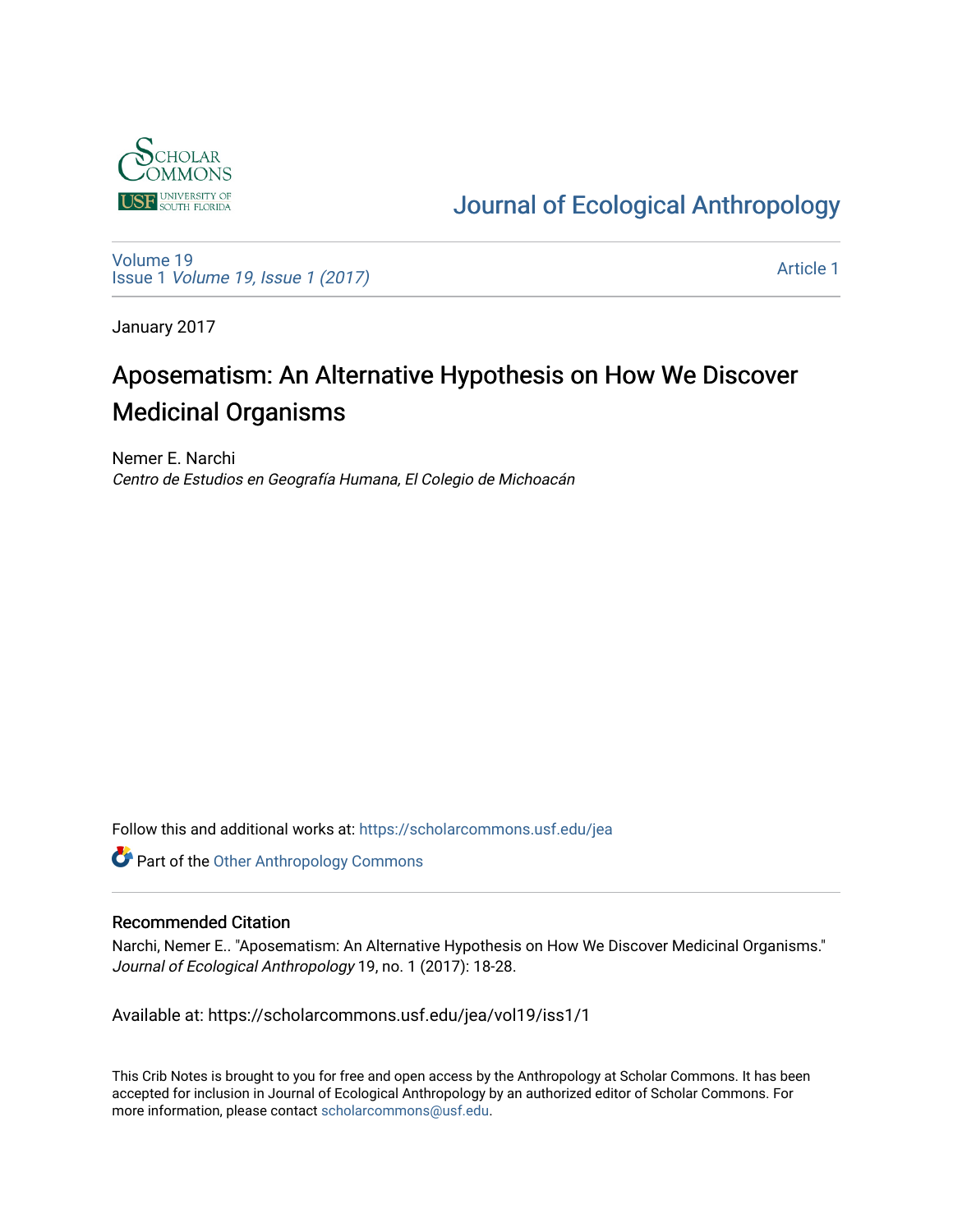## Aposematism: An Alternative Hypothesis on How We Discover Medicinal Organisms

#### Cover Page Footnote

I thank Amalia, Aurora, and Maria Luisa Astorga, Horacio Liñeiro, Manuel Monroy, Laura Monti, and Gary Nabhan for their help while in the Seriland. I am deeply in debt with Arli De Luca and Alberto Burquez who have long heard and helped polish the idea that aposematism can effect human cognition. Thanks to Diogo Samia for providing me with the R code for calculating COI and to Dr. Marco Augusto Miranda-Ackerman for assisting me through the use of R. The final manuscript received helpful comments from Lisa L. Price, precise edits from Cathy Moser Marlett and kind and thoughtful comments from anonymous reviewers. I thank the support of El Colegio de Michoacán and Jesus Medina, Research Assistants who greatly helped with the minute details of the final manuscript.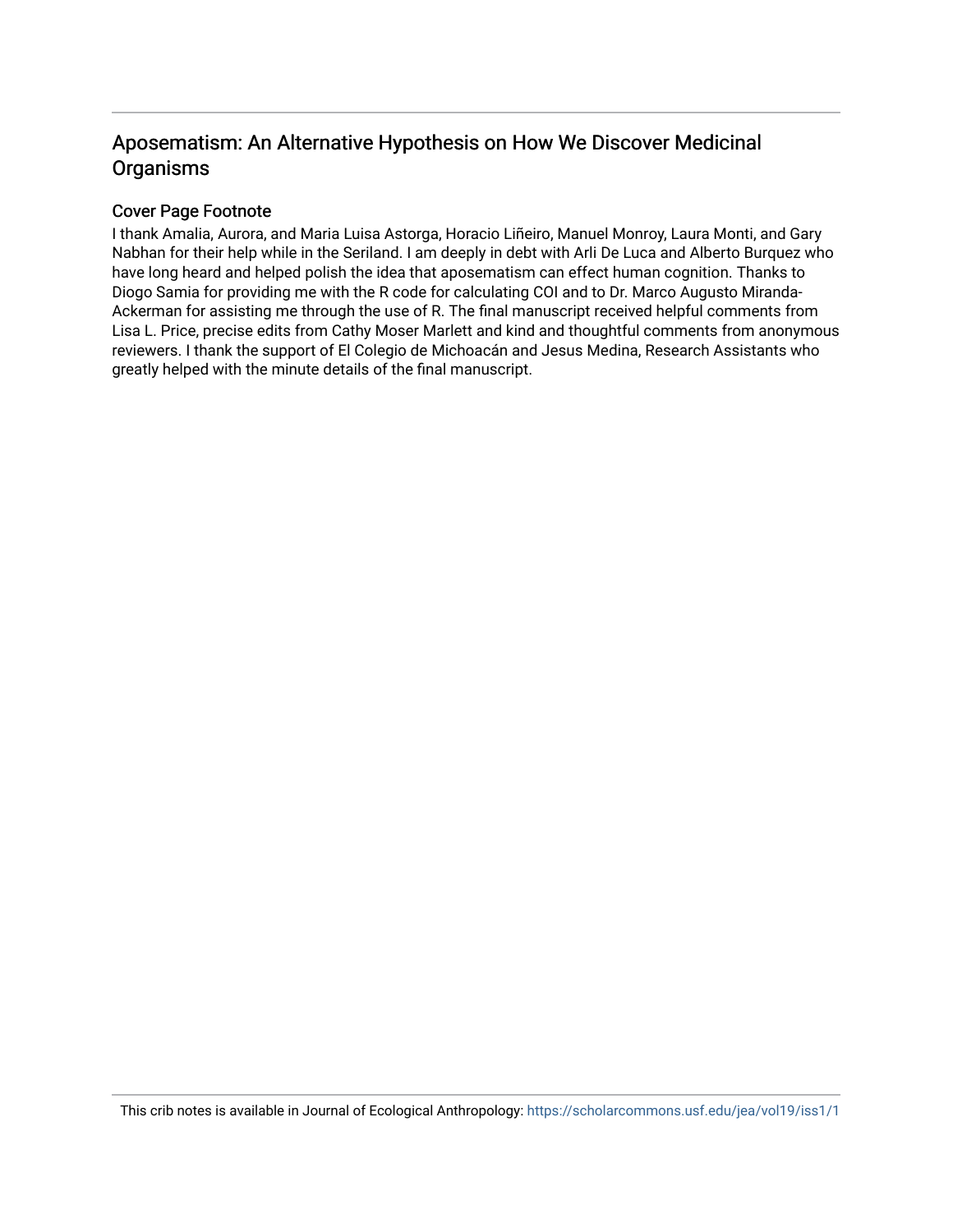**CRIB NOTES** 

# **Aposematism: An Alternative Hypothesis on How We Discover Medicinal Organisms**



Nemer E. Narchi

## **ABSTRACT**

*The most widely accepted theories as to how primates select medicinal organisms are based on smelling and tasting bitter—and most of the times toxic—plants (Etkin and Ross 1982; Johns 1990). In primates, however, the senses of smell and taste are not as dominant as is vision. I present a perspective claiming that aposematism, the conspicuous coloration displayed by toxic organisms, may play an important role in human recognition of medicinal organisms. This paper represents an open invitation for ecological anthropologists and ethnobiologists to generate empirical data that can support the aposematic hypothesis of medicine selection.* 

## **INTRODUCTION**

Early in the academic life of anthropologists, introductory courses and textbooks suggest vision as being the most prominent of the senses used by primates (e.g., Kottak 2008:136; Relethford 1997:153-154). Such ideas are a mere reflection of the general trend in research, namely that the adaptive significance of primate color vision is seen almost exclusively in terms of foraging advantages (Miller 2002:59).

In this paper, I examine the idea that primate color vision, namely binocular stereoscopic trichromic vision, is not only a successful adaptation to facilitate hand-eye coordination for object manipulation or the recognition of ripe fruits and tender leaves (Melin et al. 2013), but a broader and more powerful adaptation capable of sending large chunks of environmental

information about the existence of secondary metabolites in the surrounding environment. In doing so, I propose that aposematism, a conspicuous display that organisms possessing chemical defenses use as a warning signal to would-be predators (Poulton 1890), enables humans, and perhaps other primates, to select, conceptualize, and use medicinal organisms. I provide empirical examples from marine and terrestrial environments. Finally, I sketch a plausible methodology to test the hypothesis that there is a visual detection of medicinal organisms

#### **WITH BITTER HERBS THEY SHALL EAT**

Ethnobiologists have long struggled to explain how different human societies independently developed local pharmacopoeias (Berlin and Berlin 1994:242). However it is a highly supported claim that humans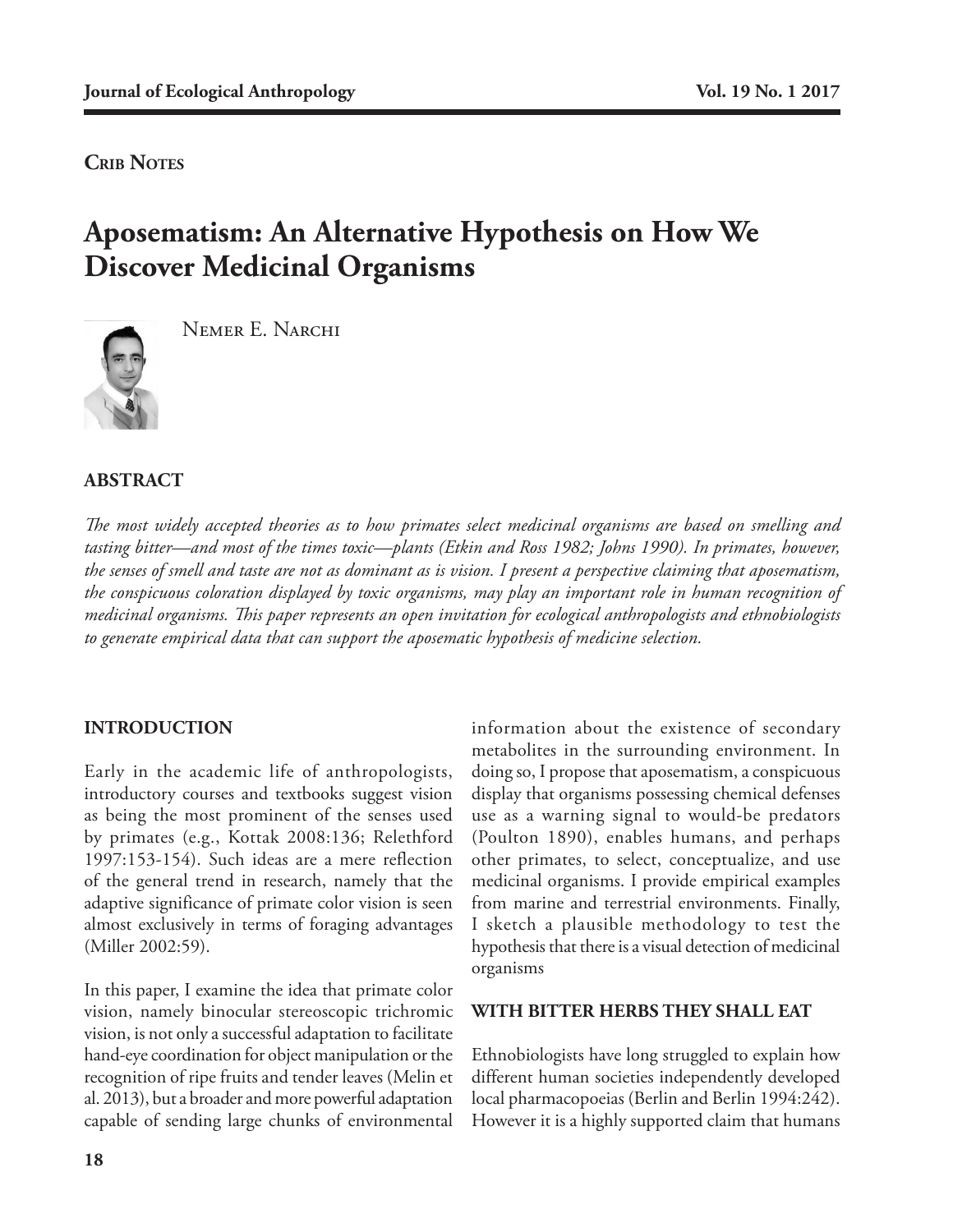use perceptual givens to discern and organize biodiversity (Berlin 1992:9).

Organizing biodiversity is a quotidian practice that shapes human behavior and decision-making processes by means of linking schemas, models, and contingencies (Gragson and Blount 1999:xv). In this regard, organoleptic qualities, mainly smell and taste, are used to construct schemas that play an important role in the primal selection of medicinal plants around the world (*cf*. Johns 1990; Huffman 2001; Bennett 2007).

Biologically active ethnomedicines are detected by the characteristic smell and taste of the compounds that give them their bioactivity (Johns 1990:160). The smell-taste explanation for detecting medicinal organisms helps us understand why medicinal plants with little or no nutritional value are domesticated and retained in gastronomic traditions. However useful, the smell-taste hypothesis is problematic when medicinal organisms are not readily accessible. Such is the case with marine organisms, since their collection, with the sole purpose of smelling or tasting them, would involve a comparatively higher energy investment plus potential physical damage.

Trying to smell or taste an organism while being exposed to tidal flows and wave action may well be a hard task to accomplish. It seems that a taste-smell theory for marine ethnomedicine is rather implausible in such settings. However, what would be the outcome if the human brain were equipped with another intuitive and practical strategy to identify organisms rich in bioactive compounds, namely color vision?

To make it clear, let's portray ourselves trekking in search of medicinal plants along with a knowledgeable collaborator. The first thing our collaborator does when faced with a promising medicinal plant is to visually recognize the plant, pluck a leaf, tear it into pieces, begin smelling it and then eat it. It is a see, smell, and taste process of recognition.

## **APOSEMATISM, BIOACTIVE COMPOUNDS, AND HUMAN INGENUITY**

The adaptive coloration of living organisms serves three major functions: concealment, disguise, and warning (Cloudsley-Thompson 1999). Aposematism, the conspicuous coloration that organisms possessing chemical defenses use as a warning signal to wouldbe predators (Lev-Yadun 2009; Terrick et al. 1995), is a well-documented phenomenon in nature, and a widespread trait in invertebrates, reptiles, and amphibians.

Conspicuous organisms create or sequester diverse toxins aimed at deterring predators (Savitzky et al. 2012). It is very likely that aposematic patterns of pigmentation are a direct result of complex biosynthetic pathways (Bandaranayake 2006) that blend in associate coloration, toxicity and diet specialization in noticeable but still poorly described manners (Santos et al. 2003).

Humans are very good at recognizing aposematism; a number of dangerous organisms appear conspicuous and colorful to us (Inbar and Lev-Yadun 2005). Perhaps one of the best examples of detection and use of aposematic organisms in local ecological knowledge is that of *Phyllobates terribilis*, the poisondart frog (Saporito et al. 2007). First reported scientifically in 1824, the use of *P. terribilis*' poison as an arrow primer still survived as a common practice among Embera and Noanamá people in Colombia as recently as 1978 (Myers et al. 1978).

*P. terribilis* is considered to be the most toxic of the Colombian poison-dart frogs as it has about 1000 µg of batrachotoxins per adult frog skin (Daly et al. 2005). Batrachotoxins are unique alkaloids first characterized from the skin extracts of Dendrobatidae frogs. Five of the species in the Dendrobatidae family (genus Phyllobates) are known to carry these toxins, while simpler lipophilic alkaloids are known to occur in the skin of frogs in Dendrobates, Epipedobates, and Minyobates genera (Daly1998). In skin extracts from *P. terribilis,* three major alkaloids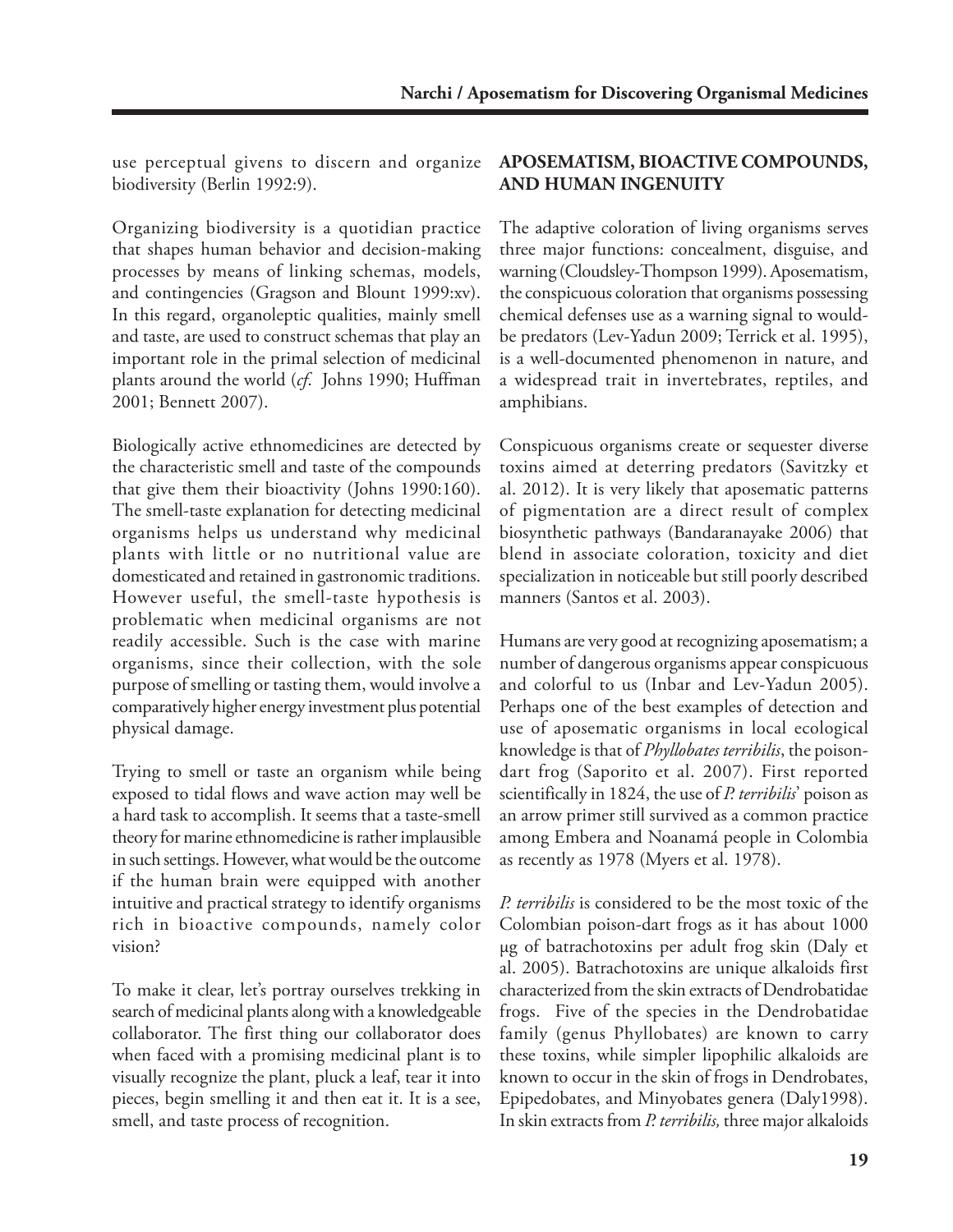are present; batrachotoxin, homobatrachotoxin and batrachotoxinin A (Tokuyama and Daly 1983). Batrachotoxin is among the most potent natural products known to date (Dumbacher et al. 2004). The toxin irreversibly affects sodium channels which are essential for the transmission of electric signals, causing nerve and muscle depolarization, fibrillation, arrhythmias, and heart failure (Bosmans et al. 2004).

There are two known procedures used to obtain the frog's poison. In the most commonly known method, the frogs are impaled on a stick and held close to a fire while scraping the dart tips against the animal's skin. In a second method, the frogs are held down with a stick without being killed. In this method, fire is used only for drying the dart tips after they were impregnated with the toxin (Myers et al. 1978).

It is widely known that plants (e.g., Schultes and Hoffman 1979), minerals (e.g., Yang and Guan 2008), and terrestrial fauna (e.g., Costa Neto 1999) are well known sources of medicine for rural and indigenous people. However, these have not been the only source of medicine for humans throughout history. Lev (2007) and Voultsiadou (2010), among others, have provided substantial evidence to affirm that humans have given a medicinal use to marine algae, invertebrates, and fish for at least 5,000 years.

Marine ethnomedicines are found in intertidal and shallow subtidal environments (see Narchi 2013) where they lie in plain sight. Aposematism has been well documented for marine invertebrates (Ritson-Williams and Paul 2007), including ascidians (Young and Bingham 1987), echinoderms (Jones and Mallefet 2010), gastropods (Rosenberg 1989), flatworms (Ang and Newman 1998), and zoanthids (West 1976). Aposematism has also been documented to occur in fish (Smith 1992). It should not be surprising if aposematism is a common characteristic of marine ethnomedicines.

Marine chemists and natural product researchers sometimes use a selection criteria that closely

resembles aposematic cues. In an interview for UCSD´s Exploration Magazine, professor John Faulkner said: "So if we go out onto the reef and we see something that looks like a large chunk of food –poorly protected, soft bodied, and easy to grab- and nothing is eating it, then we assume it has chemical protection" (Howard 1997:14).

## **CONSPICUOUSNESS IN MARINE ORGANISMS RICH IN BIOLOGICALLY ACTIVE METABOLITES**

Many cultures, past and present, use marine medicines (Narchi et al. 2015a). Among these, the modern Seris (Comcaac), a fishing society native to the Central Gulf Region of the Sonoran Desert, still practice an extensive use of marine resources (Bertsch and Marlettt 2011). Seri marine pharmacopoeia is comprised of vertebrates, macro-invertebrates, macro algae and sea grasses, including at least 22 organisms (Narchi et al. 2002).

Previous research shows that Seri marine medicinal knowledge is at least as successful in detecting bioactive metabolites as is sampling using a chemical ecology approach<sup>1</sup> (Narchi 2003). Crude extracts of 16 marine organisms used in Seri medicine display bioactivity against brine shrimp in lethal concentrations (LC<sub>50</sub>) between 0.0158  $mg/m$  and 7.94  $\mathrm{mg/m}$ . These results include bright red (*cheel*) extracts obtained from *Rhizophora mangle*  (LC50 0.0158 mg/ml) and *Maytenus phyllanthoides*  $(LC_{50} 0.123 \text{ mg/m})$  (Narchi 2011).

In other cultures, red (blood-like) color is often mentioned as the sole efficacious property in treating illnesses (Price and Narchi 2015), many times following a doctrine of signatures (Dubick 1986). While documenting the role of senses in medicinal plant selection and therapy in two Amazonian societies, Matsigenka and Yora, Shepard (2004) noted the salient role that red and purple Acanthaceae, Gesneriaceae, and Nyctaginaceae plants have in the pharmacopoeia of both societies.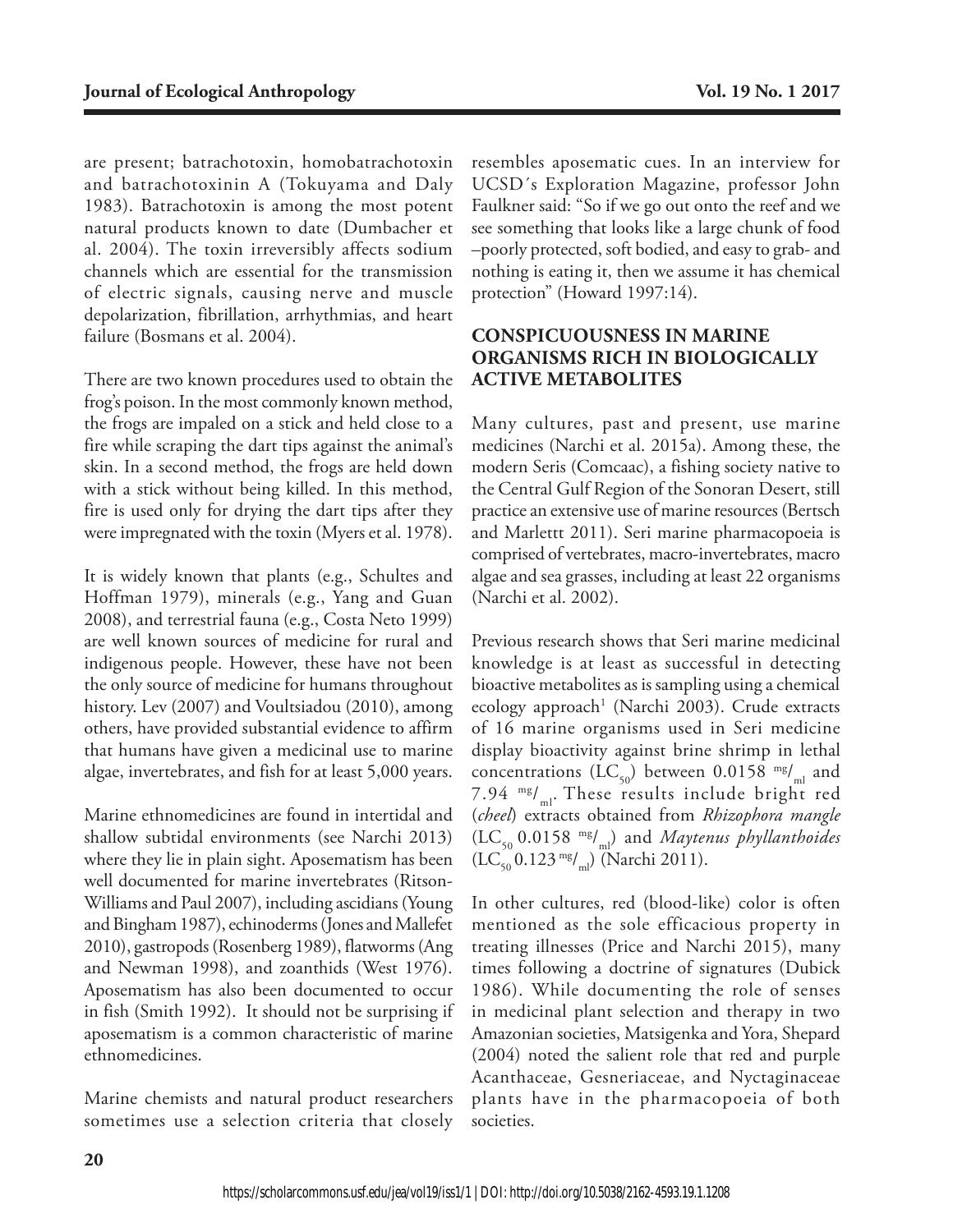Shepard (2004) explained that red latex was related to blood and used against blood-related ailments. He provided no further explanation for the purple plants other than highlighting the importance of visual cues for sensorial ecology. In contrast, Seri use of medicines has no explicit explanation as to the mechanisms and/ or doctrines explaining the use of remedies; these are simply used "because they work" (Felger and Moser 1974: 415).

## **PLANTS AND APOSEMATISM**

Plant aposematism has been largely ignored in research (Lev-Yadun 2009). In arid regions, physical structures spinescence, spines, prickles, and trichomes are common means of antiherbivory in thousands of species (Halpern et al. 2007); however, chemical defenses are also common for plants living in such regions. It seems, therefore, that resource availability determines the amount and type of plant defense (Coley et al. 1985). Similarly, conspicuous plants receive less damage due to predation (Strauss et al. 2015), suggesting plant aposematism.

Plant aposematism can easily be observed in deserts where some plants keep their green foliage throughout the year (Lev-Yadun and Ne'eman 2004). In such a regard, Seri pharmacopoeia offers numerous examples of plant aposematism. Many estuarine and desert plants used as medicine (see Narchi et al. 2015b) display a startling and easily distinguishable green color that contrasts with the desert background. One good example is *Ambrosia salsola* (Figure 1), called by the Seris *caasol cacat*, literally "bitter *caasol*."

## **A METHOD LINKING APOSEMATISM WITH ETHNOMEDICINES**

The association between aposematic coloration and toxicity is noticeable, yet poorly described to the present date. Nonetheless, it is clear that the link between toxicity and aposematism results from the interactions between complementary morphological and physiological processes. Therefore, one can



**FIGURE 1.** *Ambrosia salsola***, called by the Seri** *caasol cacat***. A tea made with the stem is used to heal swollen parts of the body and respiratory ailments. The tea can also be used as a topical solution against skin infections and as a wound cleanser. In recent years, Seri women use** *A. salsola* **as raw material to create medicinal soaps which they sell to outsiders.**

hypothesize that conspicuous ethnomedicines should exhibit some kind of correlation linking their chromatic contrast and their toxicity. The following section describes a simple method to test that hypothesis.

#### *Measuring aposematism*

A number of publications deal with how to measure aposematism (e.g., Prudic et al. 2007 and references therein). Many of the methods portrayed in these publications are not easily accessible to the average ethnobiologist, who would need an easy-to-carry spectrophotometer, illumination devices, analysis software, and the proper training to operate all of the above stated. Nonetheless, Samia and Francini (2015) have developed an affordable method that allows for the detection of aposematism by combining standardized field photographs with a post hoc software analysis. The method uses a fixed film ISO (800) and aperture priority (f5.6) to then determine the degree of animal-substrate contrast expressed in the form of a color-overlapping index (COI).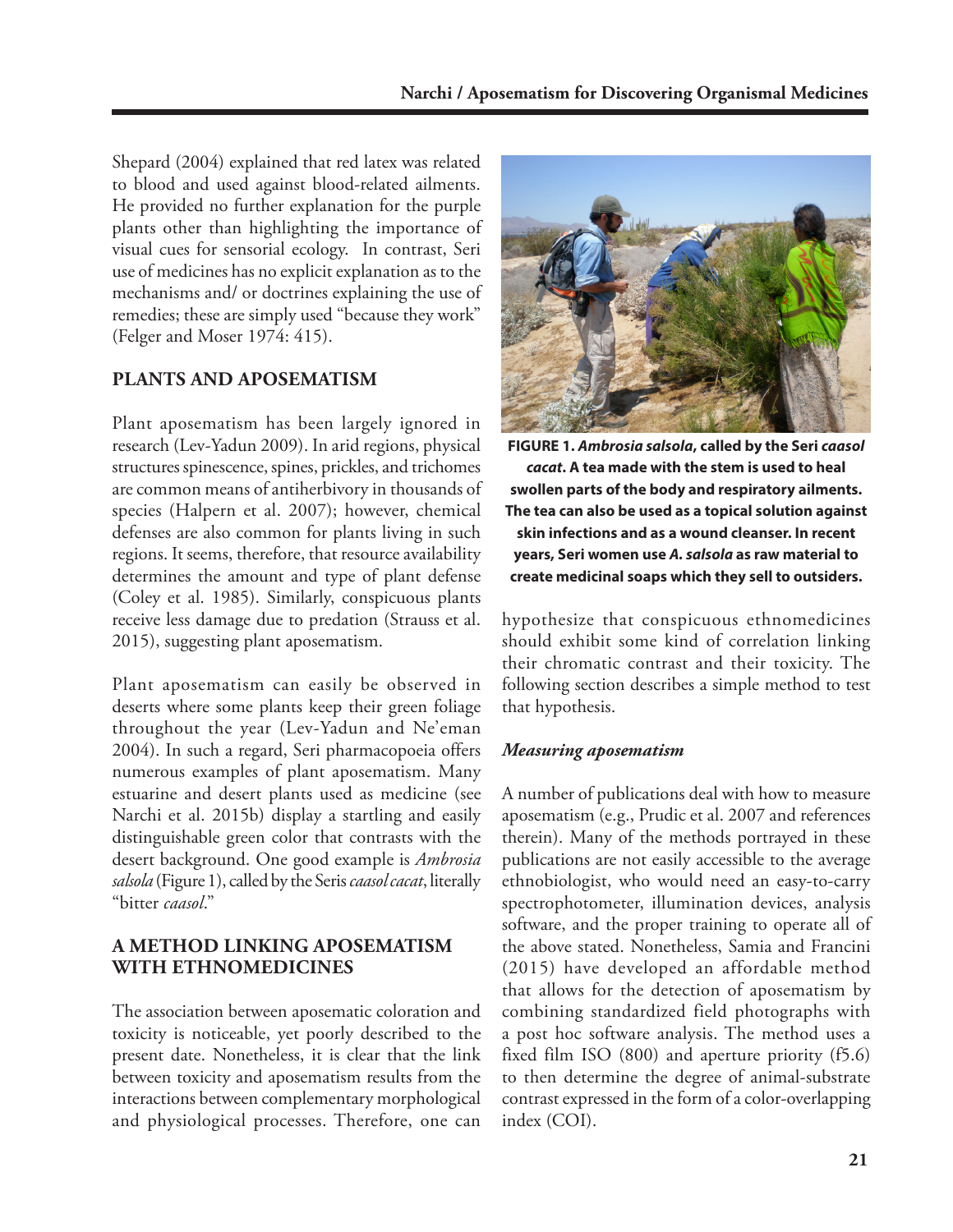#### *Measuring toxicity*

There is a plethora of accessible and easily performed toxicity tests. While in the field I have used a simplified version of the brine shrimp test (see Sam 1993). The basic idea behind the test is that brine shrimp are exposed to successive dilutions of the extracts obtained from medicinal organisms. After 24 hours the analyst counts how many shrimps survived the test. Dead/alive quantities are plotted on the Y axis against the known concentrations of the extract (X). Dead/alive curves intersect and the analyst observes the X value for the intersection. The X value under the intersection (Figure 2) will be considered as the concentration at which 50 percent of the brine shrimp population is dead  $(LC_{50})$ . Researchers not willing to undergo the burden of performing a field  $LC_{50}$  test can obtain toxicity data by logging into a natural product database such as NAPRALERT (http://napralert.org/).



**FIGURE 2. LC<sub>50</sub> estimation following the Reed -Muench method. The two curves intersect at the point where 50% of the population has died.** 

#### *Pilot results*

The links between toxicity and aposematism can be presented in the form of a table (Table 1). If aposematism is a true reflection of the chemical defenses possessed by a given organism, some kind of arithmetic correlation (r) should be expected.

| <b>Species</b>          | <b>Mean COI</b> | Toxicity (LC <sub>50</sub> ) mg/ $_{\text{ml}}$ |
|-------------------------|-----------------|-------------------------------------------------|
| Fchinometra vanbrunti   | 0.61            | 0.0158                                          |
| Rhizophora mangle       | 0.534           | 0.05                                            |
| Heliaster kubinjii      | 0.948           | 0.7244                                          |
| Eurithoe cf. complanata | 171             | 1 548                                           |

**TABLE 1. Color-overlapping indices and toxicity**  values (LD50) for five Seri marine medicines<sup>2</sup>.

#### **FINAL REMARKS**

Decades of ethnopharmacological research have pushed forward the idea that smelling-tasting plants and animals are preponderant mechanisms for medicine selection in primates. This article provides a different framework for the selection of ethnomedicines by promoting a broader sensorial input that relies heavily on visual cues. Primates are the most visually oriented mammalian order (Heesy 2009) and their color discrimination ability exceeds that of other mammals (Melin et al. 2013). Such an adaptation should be advantageous beyond food selection and object manipulation.

I think that the visual evaluation of the living world provides humans and other primates with immediate information about the chemical properties of their surrounding biota. I have suggested aposematism as a plausible ecological mechanism for the visual detection of chemical properties. Example data presented in this paper supports the idea that there is a consonance between brightly colored organisms and their toxicity. These organisms have long been used as ethnomedicinal ingredients in Seri pharmacopoeia, and while the aposematic rationale is particularly clear for marine ethnomedicines, it should also be applicable to conspicuous botanicals and fungi.

One of the main postulates of this article is that human beings are constrained in very similar ways in their conceptual recognition of potentially medicinal plants through a sensory evaluation of their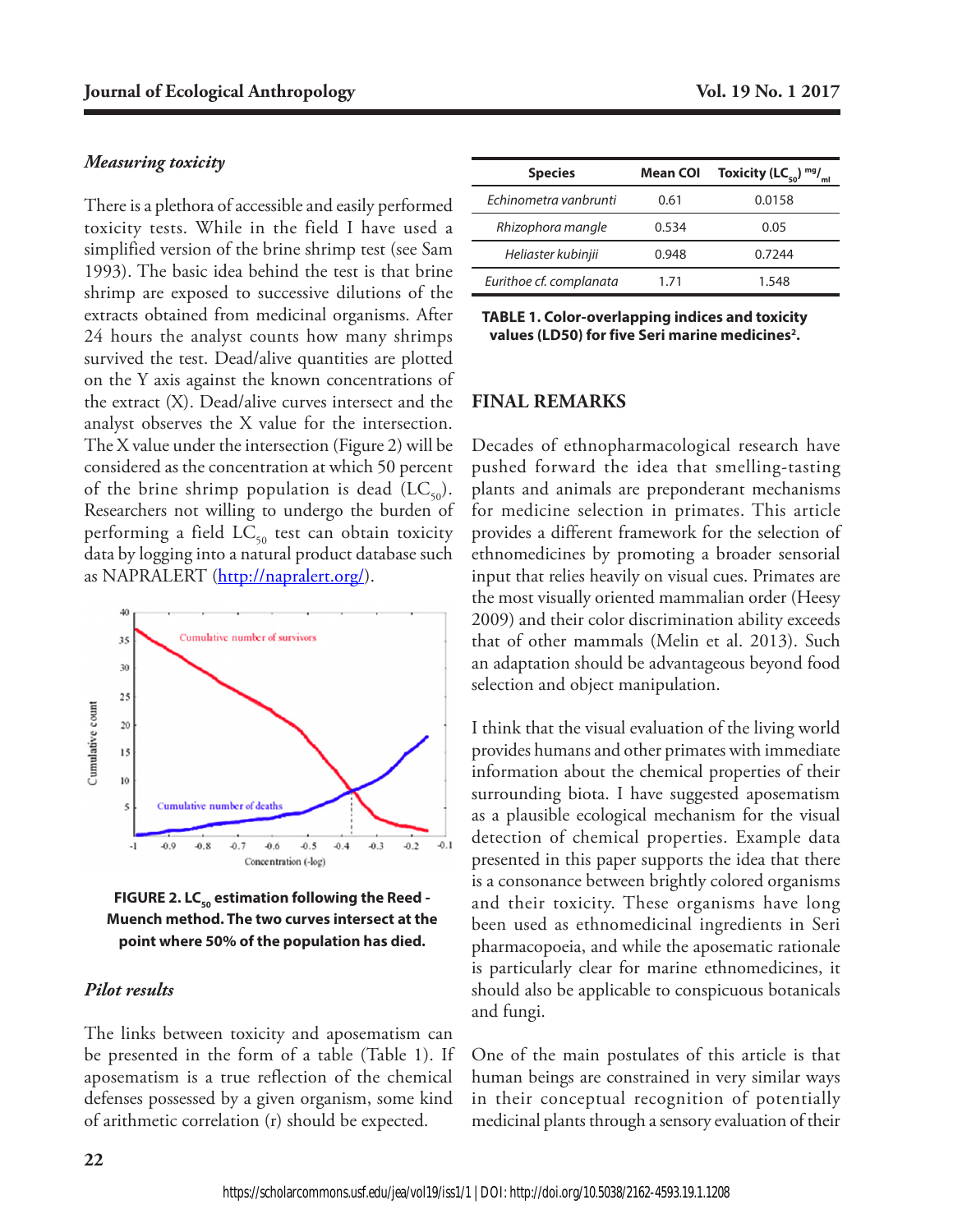surroundings. The sensory evaluation of medicinal plants should be understood as a complex biocultural process affected by culture and individual experience (Shepard 2004). However, these perceptual givens are firmly rooted in a biological reality that, at least from the results of pilot data, is perceptually unambiguous. Researching the links between medicinal organisms and their conspicuousness can offer deep insight into our species' environmental adaptation capabilities. The only thing we need to do is to generate enough data to unfold the links between toxicity, conspicuousness, and human cognition.

Nemer Narchi, Centro de Estudios en *Geografía Humana, El Colegio de Michoacán,* nenarchi@gmail.com

#### **ACKNOWLEDGEMENTS**

I thank Amalia, Aurora, and Maria Luisa Astorga, Horacio Liñeiro, Manuel Monroy, Laura Monti, and Gary Nabhan for their help while in the Seriland. I am deeply in debt with Arli De Luca and Alberto Burquez who have long heard and helped polish the idea that aposematism can effect human cognition. Thanks to Diogo Samia for providing me with the R code for calculating COI and to Dr. Marco Augusto Miranda-Ackerman for assisting me through the use of R. The final manuscript received helpful comments from Lisa L. Price, precise edits from Cathy Moser Marlett and kind and thoughtful comments from anonymous reviewers. I thank the support of El Colegio de Michoacán and Jesus Medina, Research Assistants who greatly helped with the minute details of the final manuscript.

#### **NOTES**

<sup>1</sup> Chemical ecology tries to understand species dispersal and distribution by means of chemical interactions between species and between these species and their environment (Bakus et al. 1986). In the caves of Punta Banda, Baja California, sponges, anemones, tunicates, echinoderms, and crustaceans

use secondary metabolites to compete for space by digesting, fouling, or poisoning their competitors.

2 Pilot data was obtained using my photographic archive. The sample is limited to four different organisms that adhere to the following selection criteria: a) organisms should be photographed in their natural surroundings and b) the camera set at ISO 800. Aperture priority was not considered part of the criteria as it is inconsistent throughout the archive. Therefore, the data should be considered as preliminary. To calculate an average COI, I captured the organism's image inside an equilateral triangle. Three different areas of the background were selected per picture and correspond to the vertices in the triangle. The color information of each area was fed independently to the COI function along with a single area comprising the animal's body.

#### **REFERENCES CITED**

Ang, H.P., and L.J. Newman.

1998 Warning colouration in pseudocerotid flatworms (Platyhelminthes, Polycladida). A preliminary study. *Hydrobiologia* 383(1-3):29-33. https://doi. org/10.1023/A:1003449226586

BAKUS, G.J., N.M. TARGETT, AND B. SCHULTE.

1986 Chemical ecology of marine organisms: An overview. *Journal of Chemical Ecology*  12(5):951-987. https://doi.org/10.1007/ BF01638991

Bandaranayake, W.M.

2006 The nature and role of pigments of marine invertebrates. *Natural Product Reports* 23(2):223-255. https://doi. org/10.1039/b307612c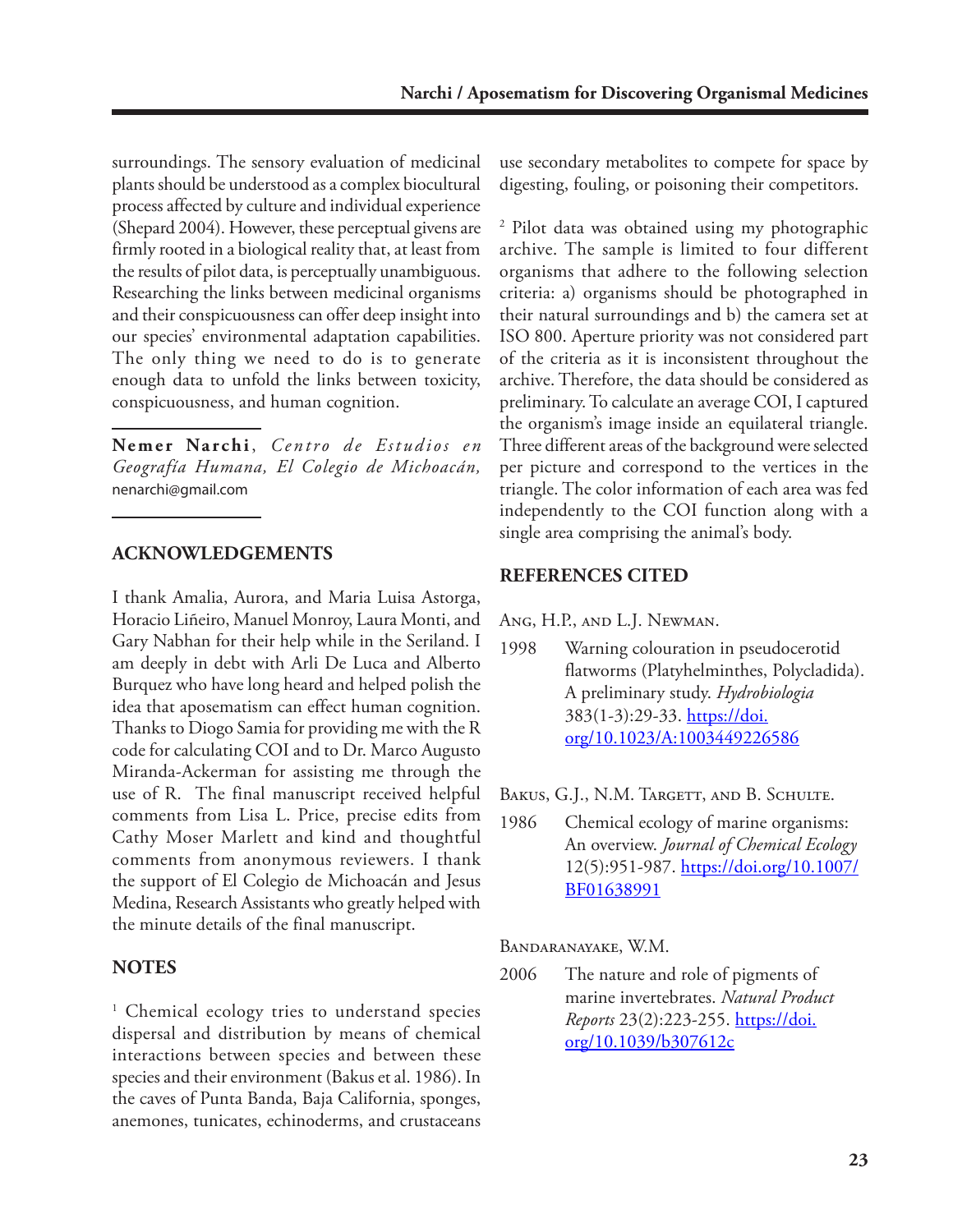#### BENNETT, B.C.

2007 Doctrine of signatures: An explanation of medicinal plant discovery or dissemination of knowledge? *Economic Botany* 61:246-255. https://doi.org/10.1663/0013- 0001(2007)61[246:DOSAEO]2.0.CO;2

#### Berlin, B.

1992 *Ethnobiological classification: Principles of categorization of plants and animals in traditional societies*. Princeton, NJ: Princeton University Press. https://doi. org/10.1515/9781400862597

#### Berlin, B., and E.A. Berlin.

1994 "Anthropological issues in medical anthropology," in *Ciba foundation symposium 185: Ethnobotany and the search for new drugs*. Edited by G. Prance, pp. 240-258. New York: John Wiley and Sons.

#### BERTSCH, H., AND C.M. MARLETT.

2011 The Seris, the sun and slugs: Cultural and natural history of *Berthellina ilisima* and other opisthobranchia in the Central Sea of Cortez. *Thalassas* 27:9-21.

Bosmans, F., C. Maertens, F. Verdonck, and J. Tytgat.

2004 The poison dart frog's batrachotoxin modulates Nav 1. 8. *FEBS letters* 577(1- 2):245-248. https://doi.org/10.1016/j. febslet.2004.10.017

Cloudsley-Thompson, J.L.

1999 Multiple factors in the evolution of animal coloration. *Naturwissenschaften* 86(3):123-132. https://doi.org/10.1007/ s001140050584

Coley, P.D., J.P. Bryant, and F.S. Chapin.

1985 Resource availability and plant antiherbivore defense. *Science* 230(4728):895-899. https://doi. org/10.1126/science.230.4728.895

## Costa-Neto, E.M.

1999 Healing with animals in Feira de Santana city, Bahia, Brazil. *Journal of Ethnopharmacology* 65(3):225-230. https://doi.org/10.1016/S0378- 8741(98)00158-5

## Daly, J.W.

1998 Thirty years of discovering arthropod alkaloids in amphibian skin. *Journal of Natural Products* 61(1):162-172. https:// doi.org/10.1021/np970460e

#### Daly, J.W., T.F. Spande, and H.M. Garraffo.

2005 Alkaloids from amphibian skin: a tabulation of over eight-hundred compounds. *Journal of Natural Products* 68(10):1556-1575. https://doi. org/10.1021/np0580560

#### Dubick, M.A.

1986 Historical perspectives on the use of herbal preparations to promote health. *The Journal of Nutrition* 116(7):1348-1354.

Dumbacher, J.P., A. Wako, S.R. Derrickson, A. SAMUELSON, T.F. SPANDE, AND J.W. DALY.

2004 Melyrid beetles (Choresine): A putative source for the batrachotoxin alkaloids found in poison-dart frogs and toxic passerine birds. *Proceedings of the National Academy of Sciences of the United States of America* 101(45):15857-15860. https:// doi.org/10.1073/pnas.0407197101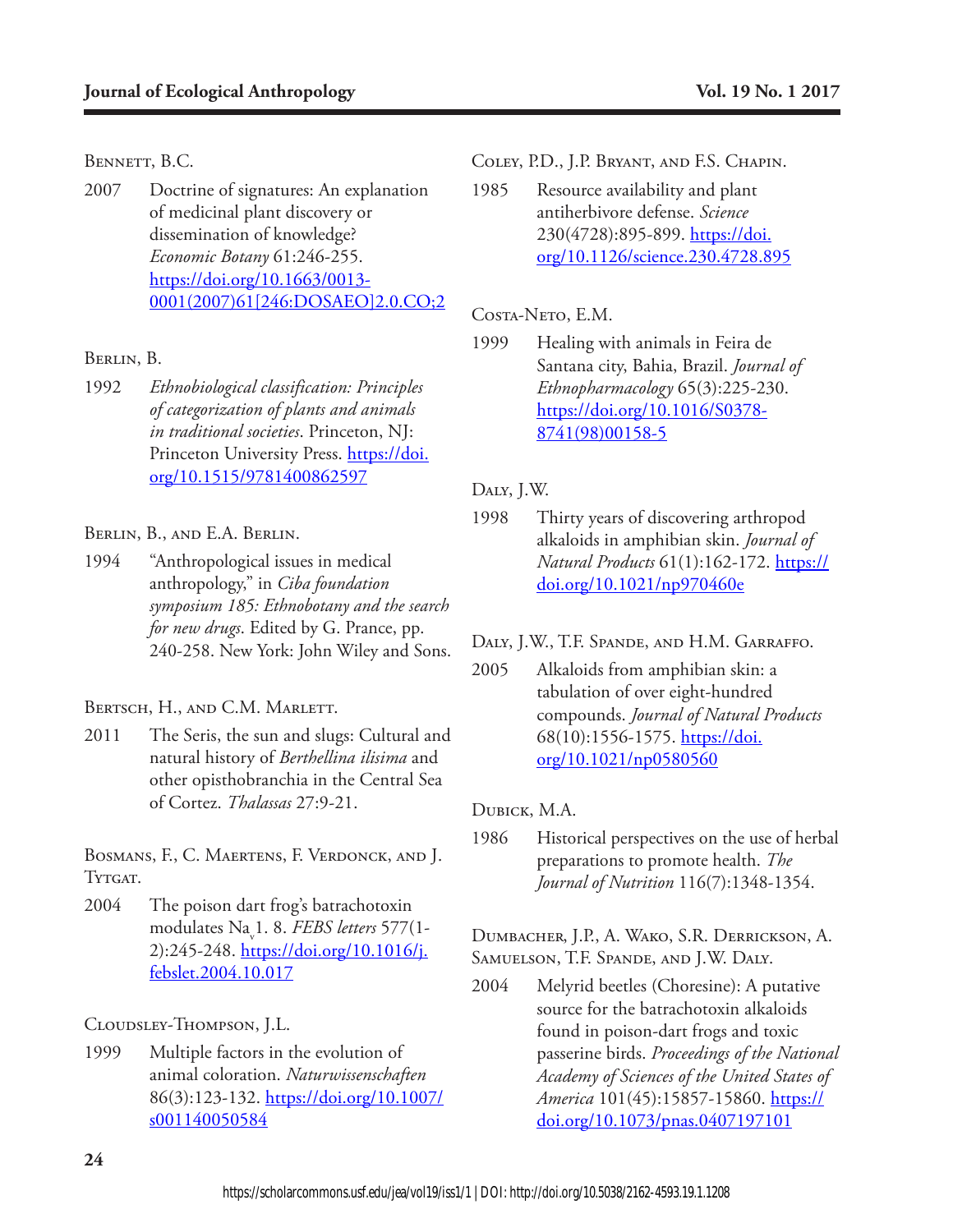Etkin, N.L. and P.J. Ross.

1982 Food as medicine and medicine as food: an adaptive framework for the interpretation of plant utilization among the Hausa of northern Nigeria. *Social Science & Medicine* 16(17):1559- 1573. https://doi.org/10.1016/0277- 9536(82)90167-8

Felger, R.S., and M.B. Moser.

1974 Seri Indian farmacopoedia. *Economic Botany* XXVIII (4):414-436.

Gragson, T.L., and B.G. Blount.

1999 "Introduction," in *Ethnoecology: Knowledge, resources, and rights*. Edited by T.L. Gragson and B.G. Blount, pp. viixviii. Athens, GA: University of Georgia Press.

HALPERN, M., D. RAATS, AND S. LEV-YADUN.

2007 Plant biological warfare: Thorns inject pathogenic bacteria into herbivores. *Environmental Microbiology* 9(3):584- 592. https://doi.org/10.1111/j.1462- 2920.2006.01174.x

Heesy, C.P.

2009 Seeing in stereo: The ecology and evolution of primate binocular vision and stereopsis. *Evolutionary Anthropology: Issues, News, and Reviews* 18(1):21-35.

Howard, J.

1997 Marine medicine men; Searching tropical oceans for new cures. *Explorations*  $4(1):11-17.$ 

Huffman, M.A.

2001 Self-medicative behavior in the African great apes: An evolutionary perspective into the origins of human traditional medicine. *Bioscience* 51(8):651-661.

Inbar, M., and S. Lev-Yadun.

2005 Conspicuous and aposematic spines in the animal kingdom. *Naturwissenschaften* 92(4):170-172. https://doi.org/10.1007/ s00114-005-0608-2

JOHNS, T.

1990 *With bitter herbs they shall eat it: Chemical ecology and the origins of human diet and medicine*. Tucson, AZ: University of Arizona Press.

JONES, A., AND J. MALLEFET.

2010 Aposematic use of bioluminescence in *Ophiopsila aranea* (Ophiuroidea, Echinodermata). *Luminescence* 25(2): 155-156.

KOTTAK, C.

2008 *Anthropology: The exploration of human diversity*. Boston, MA: McGraw-Hill.

Lev, E.

2007 Drugs held and sold by pharmacists of the Jewish community of Medieval  $(11-14<sup>th</sup> Centuries)$  Cairo according to lists of Materia Medica found at the Taylor-Schechter Genizah Collection, Cambridge. *Journal of Ethnopharmacology* 110(2):275-293. https://doi. org/10.1016/j.jep.2006.09.044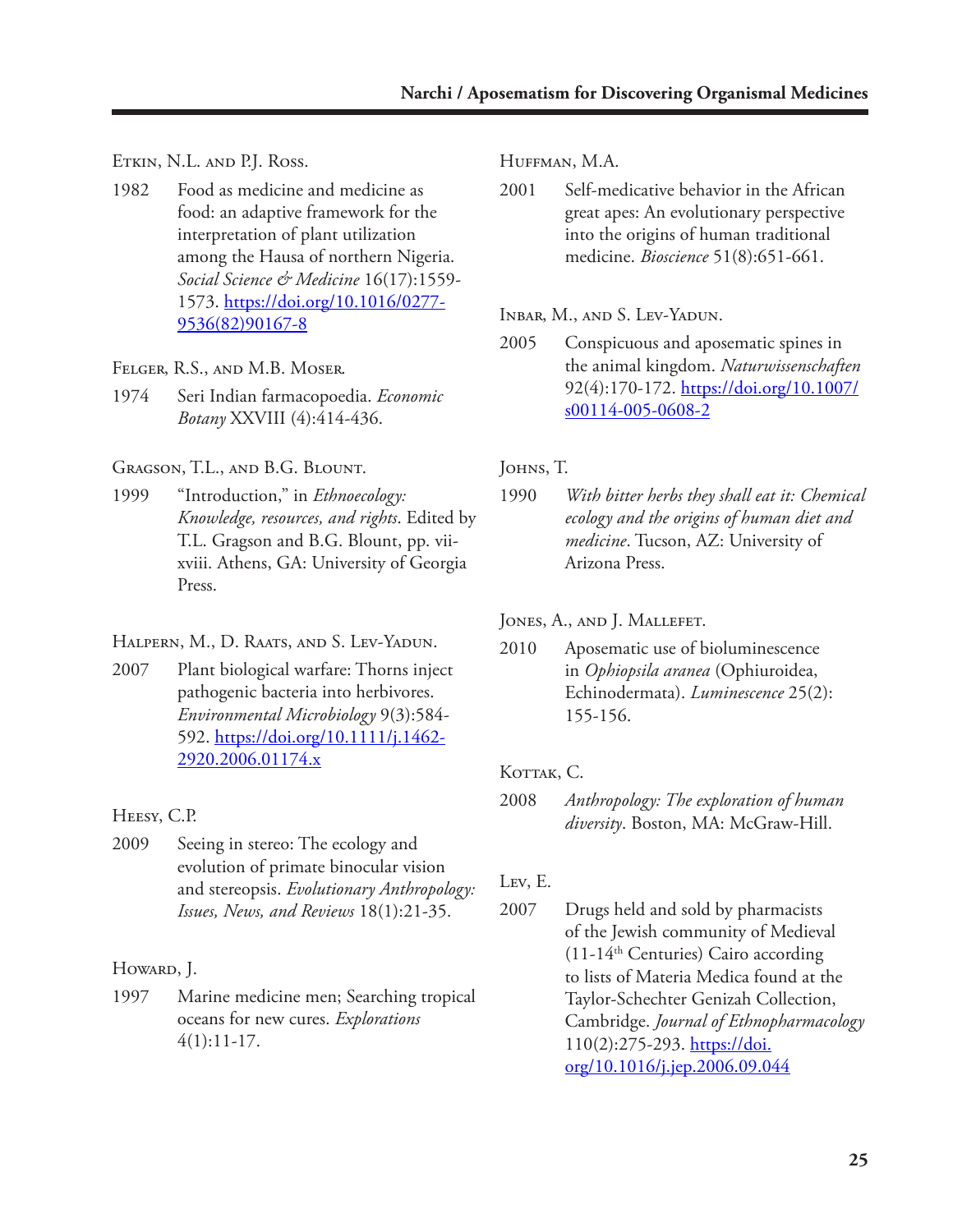Lev-Yadun, S.

2009 "Aposematic (warning) coloration in plants," in *Plant-environment interactions from sensory plant biology to active plant behavior*. Edited by F. Baluška, pp. 167- 202. Heidelberg, Germany: Springer-Verlag Berlin Heidelberg.

Lev-Yadun, S., and G. Ne'eman.

2004 When may green plants be aposematic? *Biological Journal of the Linnean Society* 81(3):413-416. https://doi.org/10.1111/ j.1095-8312.2004.00307.x

Melin, A.D., D.W. Kline, C.M. Hickey, and L.M. Fedigan.

2013 Food search through the eyes of a monkey: A functional substitution approach for assessing the ecology of primate color vision. *Vision Research* 86:87-96. https://doi.org/10.1016/j. visres.2013.04.013

#### Miller, L.E.

2002 *Eat or be eaten: Predator sensitive foraging among primates*. Cambridge, United Kingdom: Cambridge University Press. https://doi.org/10.1017/ CBO9780511610233

Myers, C.W., J.W. Daly, and B. Malkin.

1978 A dangerously toxic new frog (phyllobates) used by Emberá indians of western Colombia, with discussion of blowgun fabrication and dart poisoning. *Bulletin of the American Museum of Natural History* 161(2):307–366.

NARCHI, N.E.

2003 Eficiencia del muestreo etnofarmacológico en la detección de compuestos bioactivos a partir de organismos marinos utilizados en la medicina tradicional comcáac. B.A. thesis, Universidad Autónoma de Baja California.

### NARCHI, N.E.

2011 One knowledge, two conduits: The social, demographic, and toxicological factors that govern Seri ethnomedicine. Ph.D. diss., University of Georgia.

### NARCHI, N.E.

2013 A brief history of the human use of marine medicines. *International Society of Ethnobiology Newsletter* 5:10-12.

Narchi, N.E., L.E. Aguilar-Rosas, J.J. Sánchez-Escalante, and D.O. Waumann-Rojas.

2015b An ethnomedicinal study of the Seri people; A group of hunter-gatherers and fishers native to the Sonoran Desert. *Journal of Ethnobiology and Ethnomedicine* 11(1):62. https://doi.org/10.1186/  $s13002-015-0045-z$ 

Narchi, N.E., J.A. Fernández-Apango, G. Gómez, G.A. Valle, and D. Lubinsk.

2002 "Medicina marina de la etnia comcáac." Paper presented at Primer Congreso Latinoamericano de Herbolaria. Guadalajara, Jalisco, Mexico.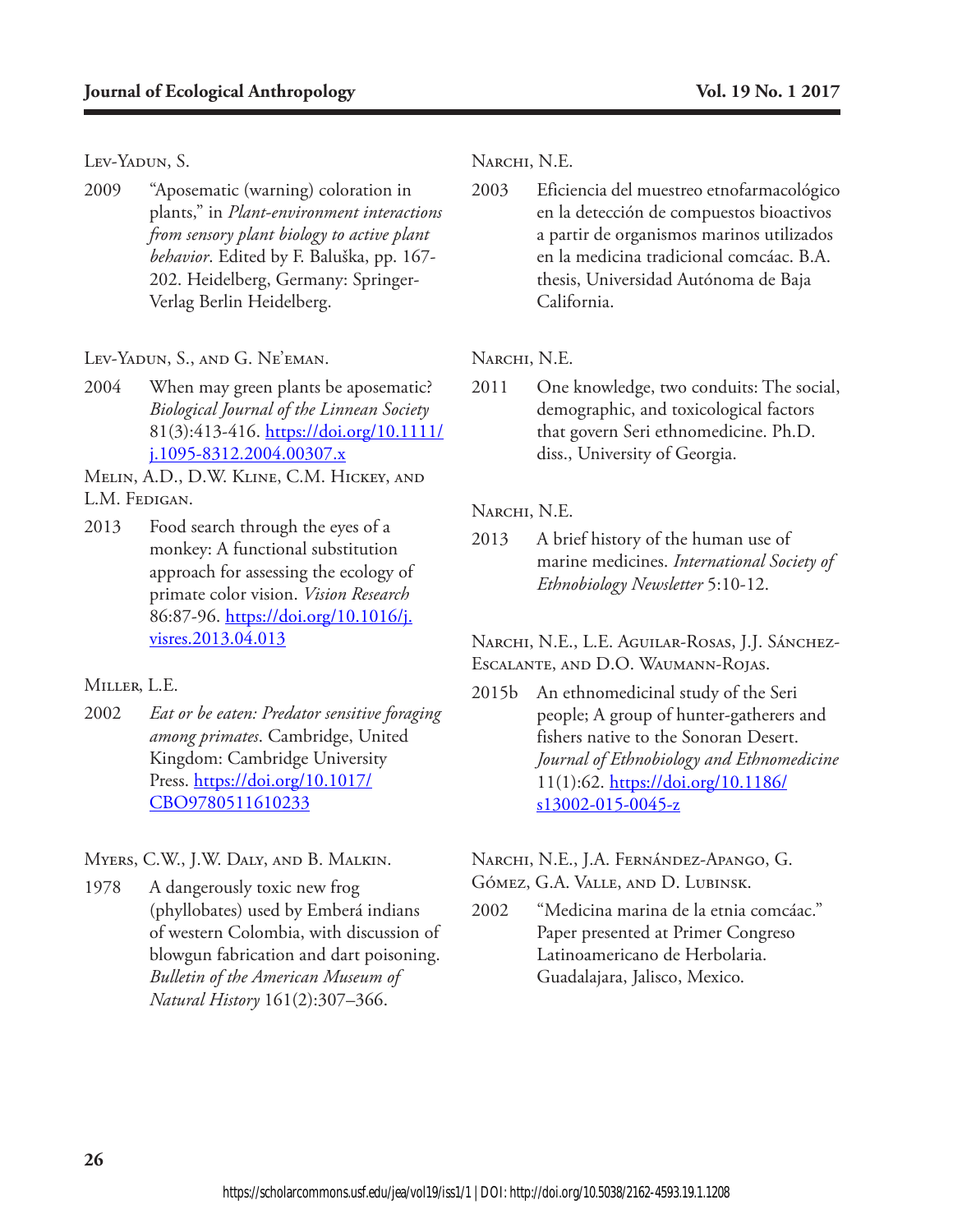NARCHI, N.E., C.M. MARLETT, AND H. BERTSCH.

2015a "Corals and coralline organisms in Seri culture: Traditional and modern uses," in *Ethnobiology of Corals and Coral Reefs.*  Edited by N.E. Narchi and L.L. Price, pp. 87-102. New York: Springer International Publishing. https://doi.org/10.1007/978- 3-319-23763-3\_6

#### POULTON, E. B.

1890 *The colours of animals: Their meaning and use, especially considered in the case of insects*. London: Kegan Paul, Trench, Trubner and Co. https://doi.org/10.5962/ bhl.title.69899

#### PRICE, L.L., AND N.E. NARCHI.

- 2015 "Ethnobiology of *Corallium rubrum*: Protection, healing, medicine, and magic". In *Ethnobiology of corals and coral reefs*. Edited by N.E. Narchi and L.L. Price, pp. 73-86. New York: Springer International Publishing. https://doi. org/10.1007/978-3-319-23763-3\_5
- Prudic, K.L., A.K. Skemp, and D.R. Papaj.
- 2007 Aposematic coloration, luminance contrast, and the benefits of conspicuousness. *Behavioral Ecology* 18(1):4-46. https://doi.org/10.1093/ beheco/arl046

#### Relethford, J.

1997 *The human species: An introduction to biological anthropology*. Mountain View, CA: Mayfield Pub. Co.

Ritson-Williams, R., and V.J. Paul.

2007 Marine benthic invertebrates use multimodal cues for defense against reef fish. *Marine Ecology Progress Series* 340:29- 39. https://doi.org/10.3354/meps340029

#### Rosenberg, G.

1989 Aposematism evolves by individual selection: Evidence from marine gastropods with pelagic larvae. *Evolution* 43(8):1811-1813. https://doi. org/10.2307/2409397

Samia, D. S.M., and R.B. Francini.

2015 An affordable method to measure animalbackground contrast using digital images. *International Journal of Fauna and Biological Studies* 2(1):8-16.

Santos, J.C., Coloma, L.A., and Cannatella, D.C.

2003 Multiple, recurring origins of aposematism and diet specialization in poison frogs. Proceedings of the National Academy of Sciences 100(22):12792-12797. https:// doi.org/10.1073/pnas.2133521100

#### Sam, T.W.

1993 "Toxicity testing using the brine shrimp: *Artemia salina*." in *Bioactive Natural Products Detection, Isolation, and Structural Determination.* Edited by S.M. Colegate and R.J. Molyneux, pp. 442- 456. Boca Raton, FL: CRC Press

Saporito, R.A., R. Zuercher, M. Roberts, K.G. Gerow, and M.A. Donnelly.

2007 Experimental evidence for aposematism in the dendrobatid poison frog *Oophaga pumilio*. *Copeia* 2007(4):1006-1011. https://doi.org/10.1643/0045- 8511(2007)7[1006:EEFAIT]2.0.CO;2